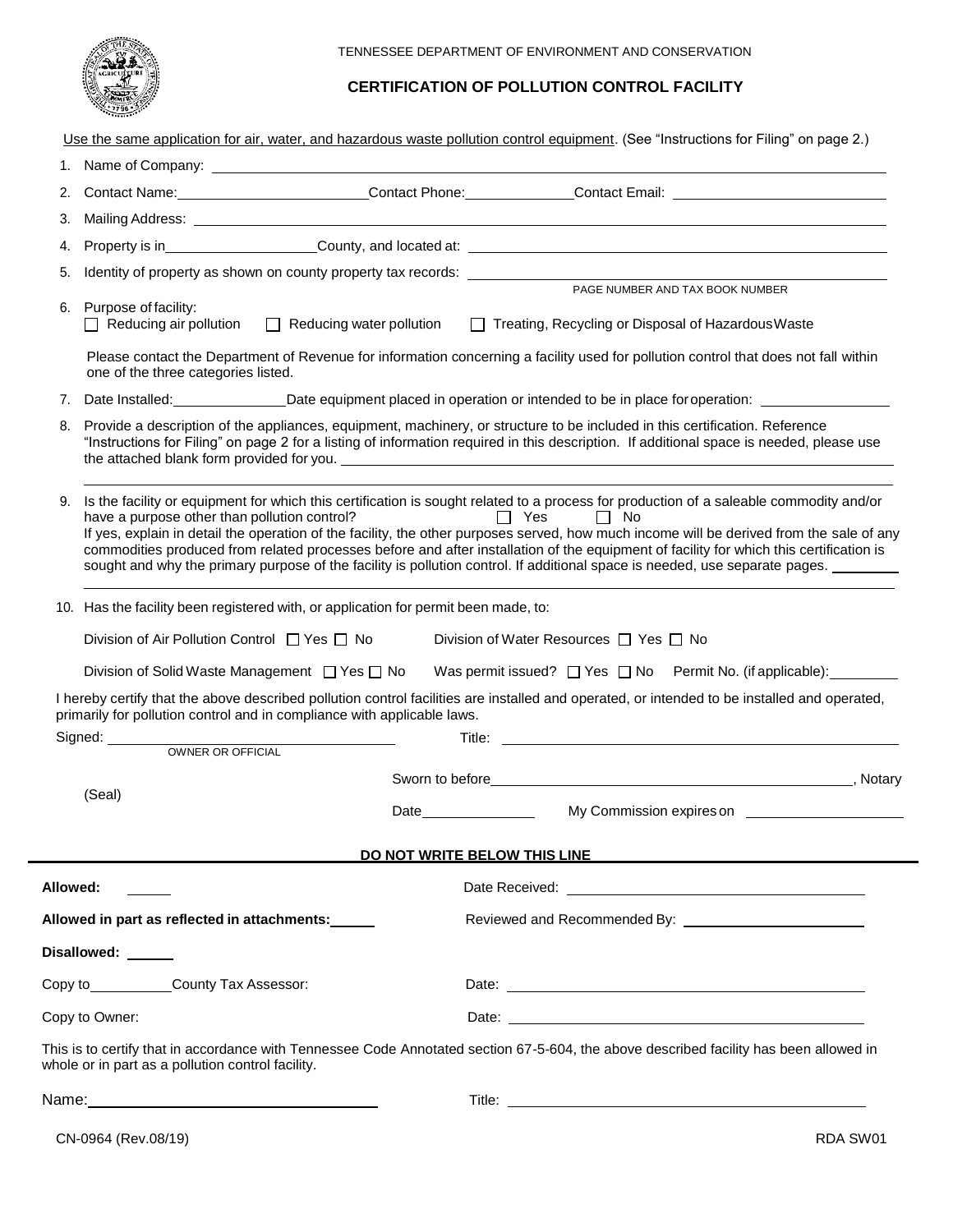### **Instructions for Filing**

## **CERTIFICATION OF POLLUTION CONTROL FACILITY**

### **For the certification of all pollution control facilities:**

- 1. Complete the form with original signatures and original notary.
- 2. Please attach an itemized list of property to be certified, its description, its use and whether the purpose of the property is considered reducing air pollution, reducing water pollution, or treating, recycling, or disposing of hazardous waste. Please do not itemize as a system or method instead of by item. One item in a system or method may qualify as a pollution control facility whereas another item may not. If an appropriate determination cannot be made due to inexact itemization, the application will be denied. Value of property is not certified by this department.
- 3. For the following types of pollution control facility, please include the following in your description:

**Reducing water pollution:** Provide a detailed narrative describing how the facility or equipment for which certification is being requested reduces water pollution and provide a schematic diagram and/or photos of the facility and its operation. If TDEC or a local program has assigned a permit or tracking number for the facility, please be sure to include this number in both the form and the narrative description.

**Reducing air pollution:** Provide a detailed narrative describing how the facility or equipment for which certification is being requested reduces air pollution and provide a schematic diagram and/or photos of the facility and its operation. . If TDEC or a local program has assigned a permit or tracking number for the facility, please be sure to include this number in both the form and the narrative description.

**Treating, recycling or disposing of hazardous waste:** Provide a detailed narrative describing how the facility or equipment for which certification is being requested treats, recycles, or disposes of hazardous waste and a schematic diagram and/or photos of the facility.

**For all divisions, the facility must be in use or intended for use, at the site on the date of submittal of the application.**

### **For all counties, except the counties listed below, applications should be emailed to Heather Weldon, Tennessee Department of Environment & Conservation, Office of Policy & Sustainable Practices, at [Heather.Weldon@tn.gov.](mailto:Heather.Weldon@tn.gov)**

The Division of Water Resources, the Division of Solid Waste Management, and Division of Air Pollution Control (other than in **the counties noted below) will review and recommend certification, and the Tennessee Department of Environment and Conservation (TDEC) will certify this to the appropriate county tax assessor.**

**For questions regarding the status of your Pollution Control Facility application, please contact Heather Weldon at (615)741- 8822 or [heather.weldon@tn.gov.](mailto:heather.weldon@tn.gov) For questions regarding recognition of tax credits, please contact your local county tax assessor.**

### **Certification of Air Pollution Control equipment for Davidson, Hamilton, Knox, and Shelby Counties:**

**Davidson County: Hamilton County:** Nashville, Tennessee 37209

**Knox County: Shelby County:** 140 Dameron Avenue, Ste. 242 Air Pollution Control Branch Branch Branch Branch Br<br>
Knoxville, Tennessee 37917 814 Jefferson Avenue Knoxville, Tennessee 37917

Chattanooga-Hamilton County Air Pollution Control Bureau Air Quality Division 6125 Preservation Drive, Ste. 140 2500 Charlotte Avenue Chattanooga, Tennessee 37416

Memphis-Shelby County Health Department<br>Air Pollution Control Branch Memphis, Tennessee 38105